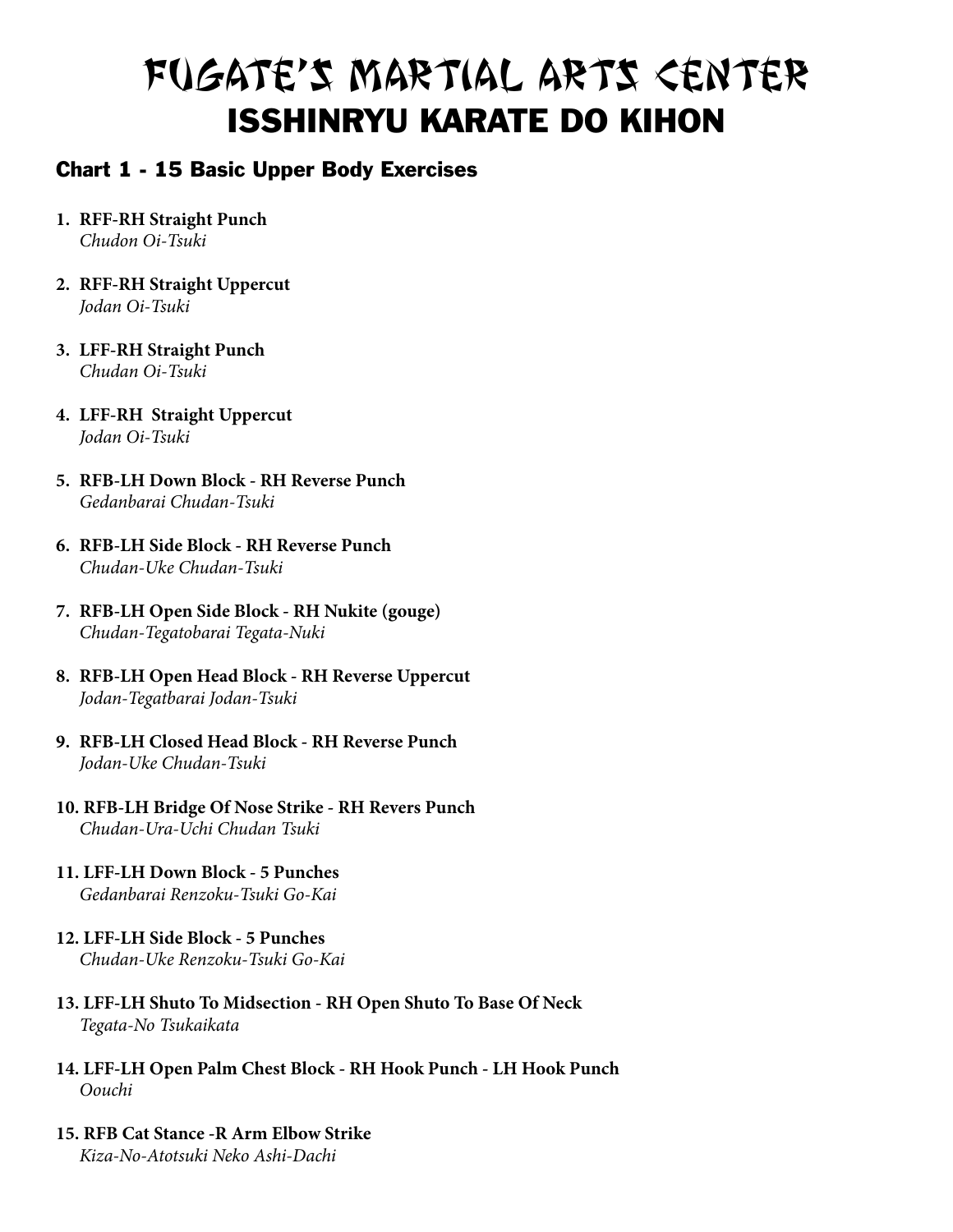### Chart 2 - 15 Basic Lower Body Exercises

- **1. Bend Over Touch Floor Five Times** *Ashi-No Sujinobe*
- **2. Back Bend Exhale Five Times** *Ashi-No Sujinobe (cont.)*
- **3. Balance Stretch LH Grab Right Heel RH Push Right Knee Down** *Kata-AShi Sjuinobe*
- **4. Squat Stretch From Side To Side** *Yoko-Ni Sjuinobe*
- **5. RL Front Snap Kick** *Mae-Geri Keage*
- **6. RL Cross Kick** *Fumikomi*
- **7. RL Forward On Angle Kick** *Sokuto Keage*
- **8. RL Side Kick Heel Of Foot** *Yoko-Geri Keage*
- **9. RL Side Kick Ball Of Foot** *Yoko-Shoba-Geri*
- **10. LFF Step To The Sie RL Kick Forward**  *Otoshi-Geri*
- **11. RL Heel Thrust Kick** *Mae-Geri Kekomi*
- **12. RL Knee Lift Kick** *Hiza-Geri*
- **13. Knuckle Push Ups** *Udetate-Fuse*
- **14. Body Side Twists** *Zyunan-Taisho*

#### **15. Breathing** *Shinkokyu*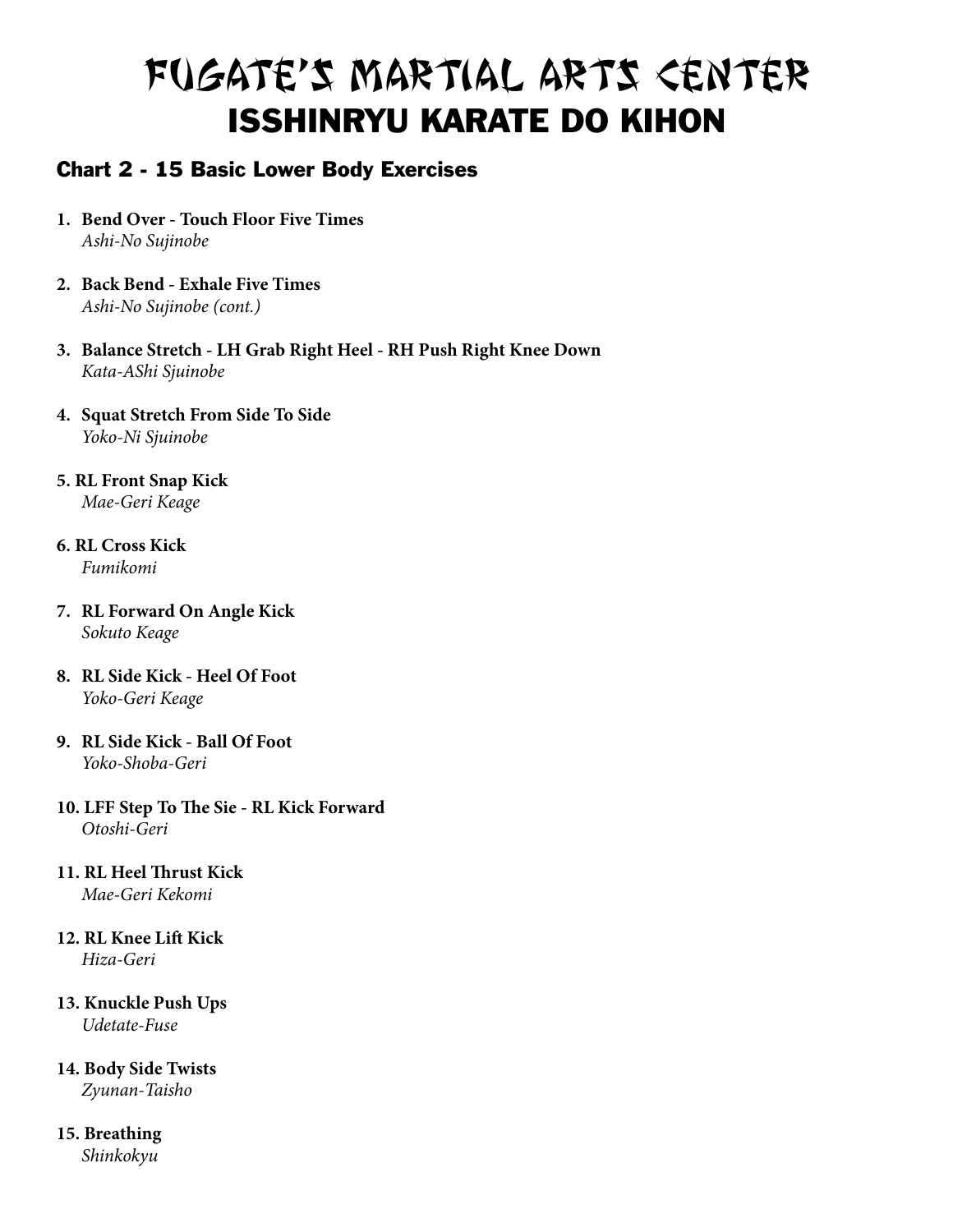## ISSHINRYU KARATE DO'S 30 BASIC UPPER & LOWER BODY EXERCISES

Isshinryu's 15 Basic lower body-conditioning exercises and kicking techniques and 15 basic upper body blocks and strikes are the basis of the entire system. They were specifically designed by Master Tatsuo Shimabuku to build a strong foundation for all advanced techniques and kata to follow. It is only through the daily practice of the basics that you can acquire the proper balance, speed, power, accuracy, flexibility, mobility and endurance needed to execute a karate technique correctly. *When a student's basics are strong, his or her kata, sparring and self-defense will also be strong.* The thirty Isshinryu basics are the very first thing that should be taught in training. Whether teaching beginners or Black Belts, the basics should always be drilled to warm-up and bring the student into the spirit of the class. When practicing the basics, look at it as life or death because more than likely it will be a basic strike that will disable your attacker and not some flashy but ineffective technique. I would also like to mention that the 30 basics do not include all of Isshinryu Karate's hand and foot techniques. There are hundreds of such techniques within the Isshinryu system with the basics being the important first step towards their mastery. As a rule workouts begin with the upper body basics.

## UPPER & LOWER BODY BASIC EXERCISES - KEY POINTS

- 1. When moving forward or back, do so smoothly and quietly, lifting your foot only and inch or two from the ground. Place your foot down toe first, then heel, and always set in your stance firmly before striking.
- 2. Keep your eyes focused on your opponent's eyes. This will enable you to observe any hand or foot movements, while at the same time allowing you to "read" any facial expressions that might give away their intentions.
- 3. When training without a partner, do so in front of a mirror occasionally; using your own image as a target, to check your form.
- 4. **It is important that you make the Isshinryu fist properly!** In making the Isshinryu fist, always keep your thumb positioned on top of the fist properly. **Do it each and every time you make a fist, without fail!**

5. As a beginner, concentrate of developing proper form first, speed second, power last. Work hard to develop good balance on all techniques. Good balance is the key to good Isshinryu.

- 6. Coordinate your breathing with the execution of your technique. Always inhale through the nose as you begin the technique, exhale through the mouth slightly before the technique lands. *Kiai strongly and with spirit on the appropriate techniques.* Never, ever hold your breath during a technique.
- 7. Always be alert and ready for the next exercise. Never let your hands drop between techniques. Remember that this is a formal exercise that develops discipline among other qualities. If you act sharp, look sharp, and feel sharp, you will be!

*Remember, the basics are the foundation of Isshinryu Karate. Practice the basics every day with spirit and enthusiasm! You will get out of Isshinryu Karate exactly what you put in!*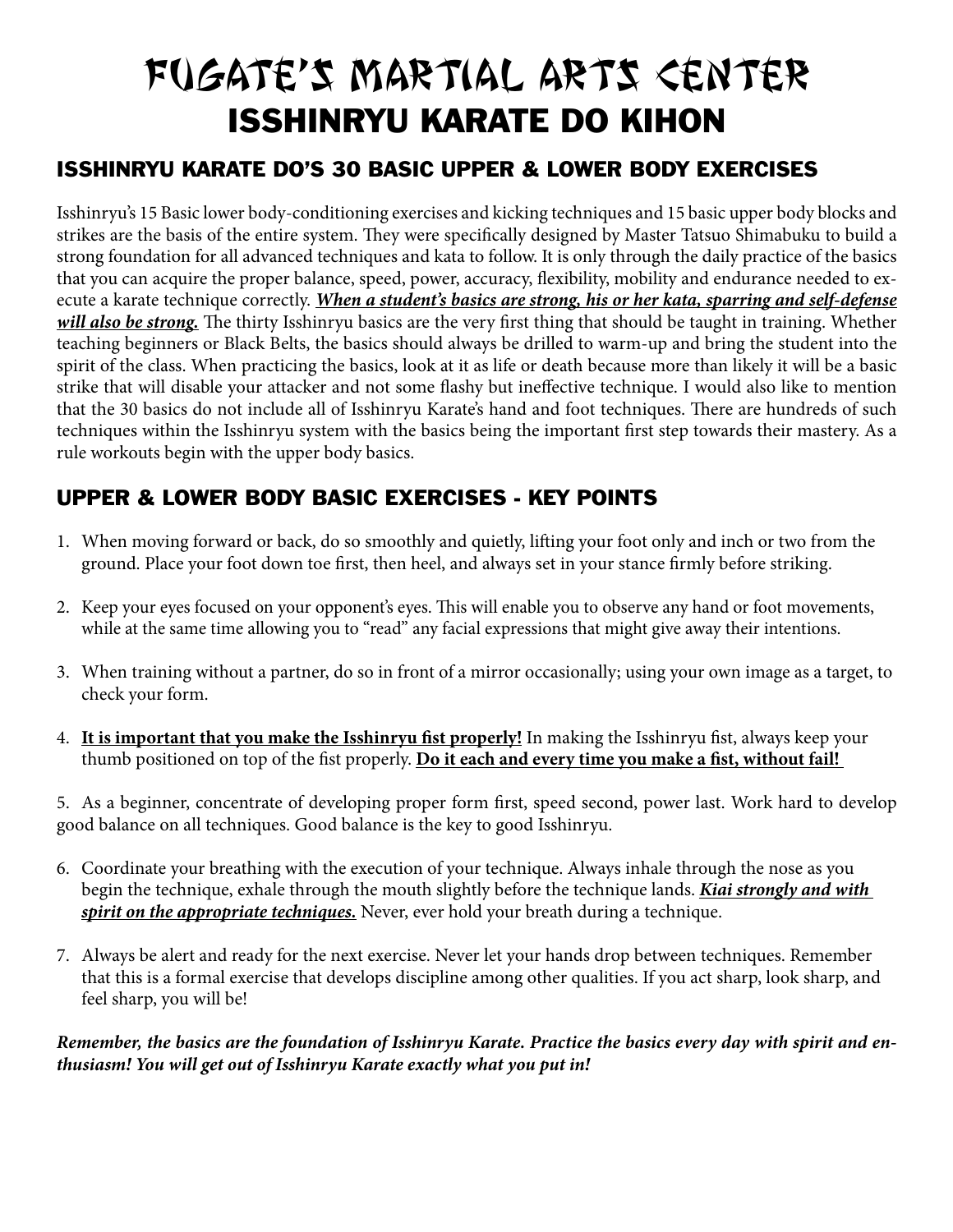## FUGATE'S MARTIAL ARTS CENTER ISSHINRYU STANCES

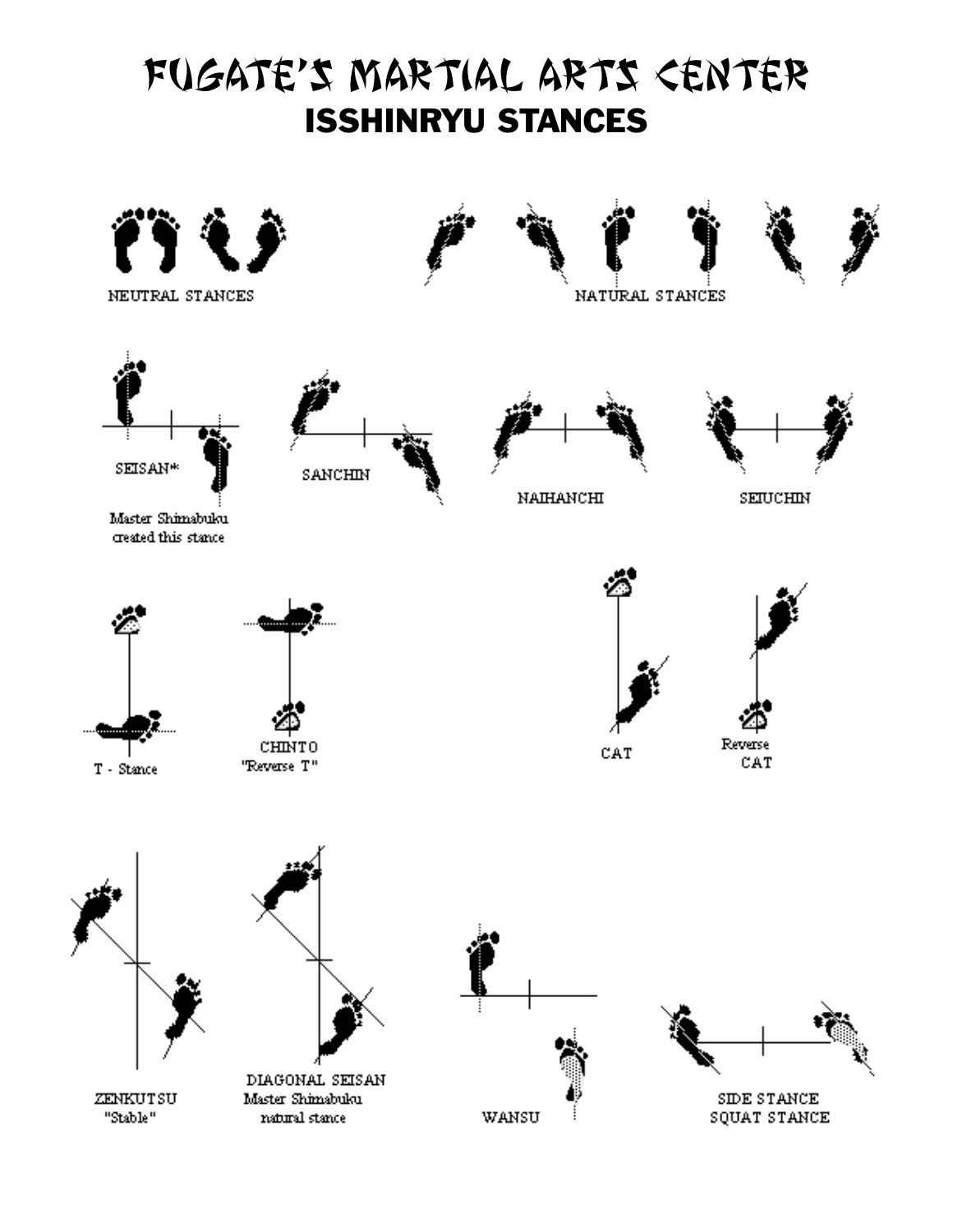## Basic Exercises - Upper Body

|   | Seiken Oi Tsuki                    | Lunge Punch                                      |
|---|------------------------------------|--------------------------------------------------|
|   | 2 Jōdan Oi Tsuki                   | Uppercut                                         |
| 3 | Seiken Gyaku Tsuki                 | Reverse Punch                                    |
| 4 | Jōdan Gyaku Tsuki                  | Reverse Uppercut                                 |
| 5 | Gedan Barai; Seiken Tsuki          | Low Body Sweeping Block; Straight Punch          |
| 6 | Chūdan Uke; Seiken Tsuki           | Middle Body Block; Straight Punch                |
|   | 7 Tegata Barai; Nukite             | Open Hand Middle Body Sweeping Block; Spear Hand |
| 8 | Jōdan Tegata Uke; Jōdan Tsuki      | Open Hand Head Block; Uppercut                   |
|   | 9 Jōdan Uke; Seiken Tsuki          | Head Block; Straight Punch                       |
|   | 10 Ura Uchi; Seiken Tsuki          | Back Fist; Straight PUnch                        |
|   | 11 Gedan Barai; Go Den Choku Tsuki | Low Body Sweeping Block; Five Punches            |
|   | 12 Chūdan Uke; Go Den Choku Tsuki  | Middle Body Block; Five Straight Punches         |
|   | 13 Shutō Uchi; Shutō Uchi          | Chop Low; Chop High                              |
|   | 14 O-Uchi; O-Uchi                  | Open Hand Block Center Chest; Two Hook Punches   |
|   | 15 Hiji No Ato Tsuki               | <b>Backward Elbow Strike</b>                     |

#### Basic Exercises - Lower Body

| 1 Mae Geri        | Forward Kick, Striking With The Ball Of The Foot (Koshi)          |  |
|-------------------|-------------------------------------------------------------------|--|
| 2 Mae Konate      | Front Thrust Kick, Striking With Heel (Kakato)                    |  |
| 3 Shoba Geri      | Side Kick With Ball Of Foot (Koshi), Starting From Same Stance As |  |
|                   | Mae Geri                                                          |  |
| 4 Shoba Konate    | Thrust Kick To Opponent's Knee, Striking With The Edge Of Foot    |  |
|                   | (Sokutō)                                                          |  |
| 5 Hiza Geri       | Knee Strike                                                       |  |
| 6 Fumikomi        | Stomp Kick                                                        |  |
| 7 Yoko Geri       | Side Kick, Striking With The Edge Of The Foot (Sokutō)            |  |
| 8 Otoshi Geri     | Squat Kick, Stepping On A 45° Angle And Striking The Opponent     |  |
|                   | With The Ball Of The Foot (Koshi)                                 |  |
| <b>Bonus Kics</b> |                                                                   |  |
| 9 Sokuto Geri     | Sokutō Geri Like Shoba Konate, But Thrown As A Snap Kick          |  |
|                   | (Retracted More Quickly)                                          |  |
| 10 Ushiro Geri    | Ushiro Geri Reverse Kick With The Heel (Kakato); Think Mule Kick. |  |
|                   |                                                                   |  |